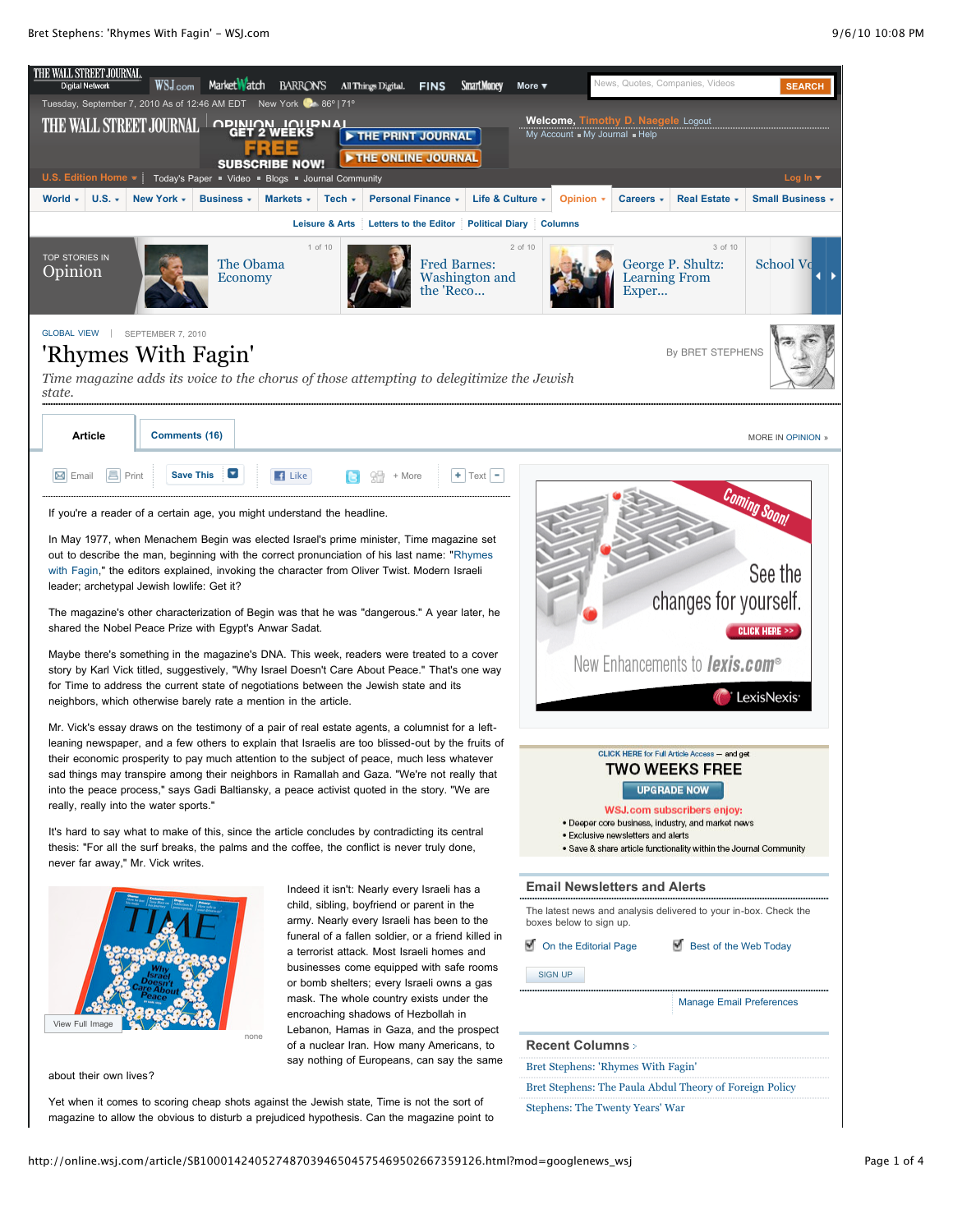That's a pity, journalistically speaking, because the stew of Palestinian politics tells us something important about the wider drift of the Arab world, not least the ways in which Iran has seized the mantle of anti-Western radicalism to make ideological inroads among Sunnis. But raising that line of inquiry probably asks too much of a magazine whose circulation is in steep decline, and whose journalism is now the subject of parodies in The Onion. (Recent headline: "TIME Announces New Version of Magazine Aimed at Adults.")

Journalism aside, there's also a moral dimension here, especially for a magazine that recently devoted its cover to the question of whether Americans are "Islamophobic." That dimension is known as the delegitimization of Israel—the idea that the country ought not to exist. Insisting that Israel be wiped off the map, as Iran's leaders do with such numbing frequency, is one method of delegitimization. Suggesting that Israelis don't care about peace—not all of them, of course; there's always a remnant of politically anguished Israelis to be found, quoted and celebrated for the purposes of native standing and moral cover—is another.

Which of these methods does more lasting harm, the malignly blunt or the well-meaningly insidious? Probably the latter: It shapes a climate of supposedly respectable opinion that doesn't hesitate to tar one nation the way it never would any other. Or did I somehow miss the Time covers devoted to why Russians don't care about democracy, or Kenyans about corruption?

This has consequences.

Last week, a man named Karel de Gucht told a radio station in Belgium that the current round of Israeli-Palestinian negotiations were certain to founder upon the stubbornness of Jews. "There is indeed a belief—it's difficult to describe it otherwise—among most Jews that they are right," he explained. "So it's not easy to have, even with moderate Jews, a rational discussion about what is happening in the Middle East."

Mr. de Gucht sounds like a neo-Nazi; in fact, he is the trade commissioner of the European Union. How does a paladin like him come to say something like that? Because it's really not that far from the sorts of things that already are being written; that are, as they say, "in the air." Like the cover of a magazine that will someday cause a future editor of Time (assuming there is one) to hang her head in shame.

### Write to [bstephens@wsj.com](mailto:bstephens@wsj.com)

|                                                                                                                                             |                   | MORE IN OPINION ®                               |
|---------------------------------------------------------------------------------------------------------------------------------------------|-------------------|-------------------------------------------------|
| 咰<br><b>Order Reprints</b><br>Email<br>Printer Friendly                                                                                     | Tools<br>Sponsor: | TRY EMAIL MARKETING<br><b>FREE FOR 60 DAYS!</b> |
| ∎∆ Like<br>F Be the first of your friends to like this.                                                                                     |                   |                                                 |
| F<br>Share:                                                                                                                                 | in                |                                                 |
| <b>SPONSORED LINKS</b>                                                                                                                      |                   |                                                 |
| Free Shipping + 10% off<br>on all Global Views orders.                                                                                      |                   |                                                 |
| www.coleehammockhome.com                                                                                                                    |                   |                                                 |
| <b>Stephens College Degree</b><br>Get Stephens College Degree with Financial Aid in 18 Months. Act Now!<br>EarnDegrees.com/Stephens-College |                   |                                                 |
| stephens college<br>Get College Degree Online with Financial Aid. Increase Your Income.<br>UniversityHelp.com/Online-College                |                   |                                                 |
| <b>Add a Comment</b>                                                                                                                        |                   | <b>JOURNAL COMMUNIT</b>                         |
| We welcome your thoughtful comments. Please comply with our Community rules.                                                                |                   |                                                 |
| All comments will display your real name.                                                                                                   |                   |                                                 |
|                                                                                                                                             |                   |                                                 |
|                                                                                                                                             |                   |                                                 |
|                                                                                                                                             |                   |                                                 |
| Track replies to my comment                                                                                                                 |                   | Go to Comments tab                              |
| <b>CLEAR</b><br><b>POST</b>                                                                                                                 |                   |                                                 |

### **About Bret Stephens**

Mr. Stephens writes the Journal's "Global View" column on foreign affairs, which runs every Tuesday in the U.S. and is also published in the European and Asian editions of the paper. He is a deputy editorial page editor, responsible for the editorial pages of the Asian and European editions of the paper, the columnists on foreign affairs, and the Far Eastern Economic Review. He previously worked for the paper as an op-ed editor in New York and as an editorial writer in Brussels for The Wall Street Journal Europe.

From March 2002 to October 2004 Mr. Stephens was editor-inchief of The Jerusalem Post, a position he assumed at age 28. At the Post, he was responsible for the paper's news and editorial divisions. He also wrote a weekly column.

In 2004, Mr. Stephens was named a Young Global Leader by the World Economic Forum, where he is also a media fellow.

Raised in Mexico City and educated at The University of Chicago and the London School of Economics, Mr. Stephens is married and has three children.

**[Video](http://online.wsj.com/video-center/opinion.html)**

**JER: Social [Security Scare](http://online.wsj.com/video/jer-social-security-scare-tactics/3FE67E35-3F6E-4F40-86EB-984388F36821.html?mod=WSJ_Article_Videocarousel_1) Tactics** 5:51





**[JER: Congress'](http://online.wsj.com/video/jer-congress-willingness-to-raise-taxes-waning/88C8D70B-979C-4A17-8510-0B5B59155AC5.html?mod=WSJ_Article_Videocarousel_2) Willingness to Raise Taxes** 10:32

**[The Politics of 9.6%](http://online.wsj.com/video/the-politics-of-96--unemployment/39B99D36-BC5C-49B2-95C1-BBF09563A32E.html?mod=WSJ_Article_Videocarousel_3) Unemployment**

## **More in Opinion**

[The Obama Economy](http://online.wsj.com/article/SB10001424052748703444804575071281687927918.html?mod=WSJ_article_MoreIn_Opinion)

[Fred Barnes: Washington and the 'Recovery Summer' That](http://online.wsj.com/article/SB10001424052748704206804575467900196619676.html?mod=WSJ_article_MoreIn_Opinion) Wasn't

**Waning** 6:45

[George P. Shultz: Learning From Experience on Arms Control](http://online.wsj.com/article/SB10001424052748704206804575467654209460656.html?mod=WSJ_article_MoreIn_Opinion)

## [School Voucher Breakout](http://online.wsj.com/article/SB10001424052748704147804575455782883586338.html?mod=WSJ_article_MoreIn_Opinion)

[Lenore Skenazy: Whatever Happened to Walking to School?](http://online.wsj.com/article/SB10001424052748703946504575469542721199832.html?mod=WSJ_article_MoreIn_Opinion)

**[Most Popular](http://online.wsj.com/public/page/most_popular.html)**

- [Read](http://online.wsj.com/article/SB10001424052748703946504575469502667359126.html?mod=googlenews_wsj#mostPopular_mostRead) [Emailed](http://online.wsj.com/article/SB10001424052748703946504575469502667359126.html?mod=googlenews_wsj#mostPopular_mostEmailed) [Video](http://online.wsj.com/article/SB10001424052748703946504575469502667359126.html?mod=googlenews_wsj#mostPopular_mostPopularVideo) [Commented](http://online.wsj.com/article/SB10001424052748703946504575469502667359126.html?mod=googlenews_wsj#mostPopular_mostCommented) [Searches](http://online.wsj.com/article/SB10001424052748703946504575469502667359126.html?mod=googlenews_wsj#mostPopular_mostSearched)
- 1. [Petraeus Speaks Out on Quran Burning](http://online.wsj.com/article/SB10001424052748703713504575475500753093116.html?mod=WSJ_hp_mostpop_read)
- 2. [Muslims Protest Plans to Burn Quran](http://online.wsj.com/article/SB10001424052748704282504575471870674163414.html?mod=WSJ_hp_mostpop_read)
- 3. [Why God Did Not Create the Universe](http://online.wsj.com/article/SB10001424052748704206804575467921609024244.html?mod=WSJ_hp_mostpop_read)
- 4. [Craigslist Step Won't End Fight](http://online.wsj.com/article/SB10001424052748704392104575475972114109814.html?mod=WSJ_hp_mostpop_read)
- 5. [London Copes With Transit Disruptions](http://online.wsj.com/article/SB10001424052748703713504575475514033471540.html?mod=WSJ_hp_mostpop_read)

#### [Most Read Articles Feed](http://online.wsj.com/rss?mod=fpp_rss)

| <b>Latest Headlines</b> |  |
|-------------------------|--|
|-------------------------|--|

[Obama to Push Tax Break](http://online.wsj.com/article/SB10001424052748704392104575475920686869934.html?mod=WSJ_article_LatestHeadlines)

[Petraeus Speaks Out on Quran Burning](http://online.wsj.com/article/SB10001424052748703713504575475500753093116.html?mod=WSJ_article_LatestHeadlines)

[States Test Out New Math](http://online.wsj.com/article/SB10001424052748704095704575473662307261240.html?mod=WSJ_article_LatestHeadlines)

[Friction on Financial Crisis Panel Is Downplayed](http://online.wsj.com/article/SB10001424052748703713504575476452698608136.html?mod=WSJ_article_LatestHeadlines)

[Probe Finds New Meters Accurate](http://online.wsj.com/article/SB10001424052748703431604575468003508376576.html?mod=WSJ_article_LatestHeadlines)

[Small-Business Tax Cuts Fuel Debate](http://online.wsj.com/article/SB10001424052748703417104575473653330146646.html?mod=WSJ_article_LatestHeadlines)